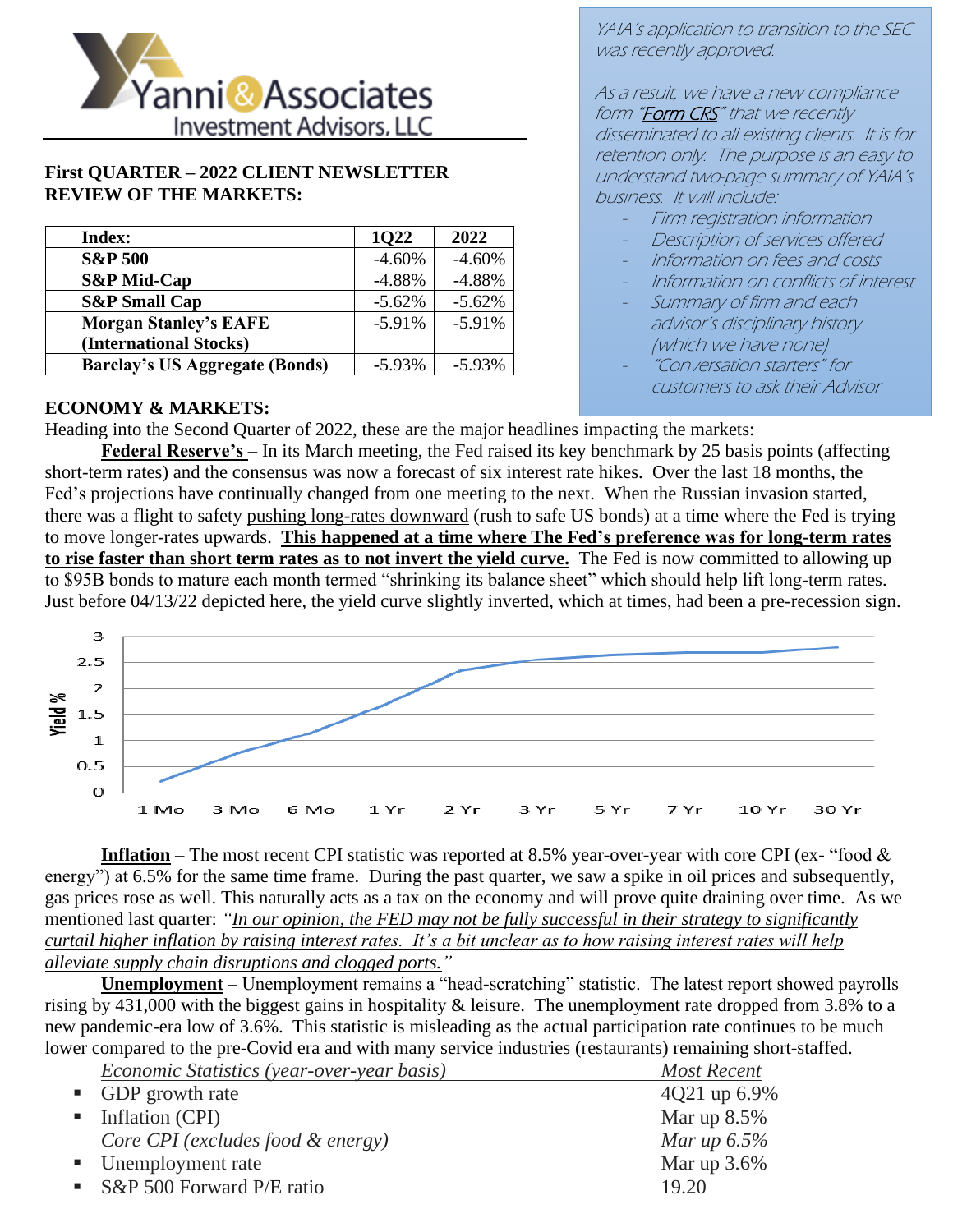### **SECURE Act 2.0**

On March 29<sup>th</sup>, 2022, The House of Representatives voted 414-5 to pass SECURE Act 2.0. What this entails, we will talk about in this newsletter.

First, outlined below is a recap of original SECURE Act or "The Setting Every Community Up for Retirement Enhancement Act of 2019" that was signed and made into law in December 2019. The noticeable changes for the retirement accounts were as follows:

## **2019 (Original Secure Act)**

- **The RMD or Required Minimum Distribution age** was increased from 70<sup>1</sup>/<sub>2</sub> to 72 years. Once you reach age 72 years, you are required to take required minimum distribution from your traditional IRAs. However, you have up to April  $1<sup>st</sup>$  of the following year you turn 72 to take first year distribution. Subsequent RMDs must be taken by December  $31<sup>st</sup>$  of each year.
- **Repeal of maximum age of IRA contributions** Now you can contribute to an IRA after age 70.5 years if you have earned income.
- **Inherited IRAs** The SECURE Act eliminates "Stretch IRAs" for certain beneficiaries *(stretching the Inherited IRA RMD over the beneficiary's lifetime)*. Under this new law, a non-spousal beneficiary may not be able to use the "Stretch IRA". Now, all amounts in the IRA accounts must be distributed by the end of the 10<sup>th</sup> year following the year of the owner's death. The exceptions to the stretch IRA are for beneficiaries designated as the surviving spouse, disabled or chronically ill individuals, individuals who are not more than 10 years younger than the employee (or IRA owner), or child of the employee (or IRA owner) who has not reached the age of majority. Those categories may still be able to use the more taxadvantageous "Stretch IRA" method. Why the change? = IRS gets more of their tax money sooner!
- **529 Plans** The SECURE Act allows withdrawal of up to \$10,000 during a lifetime to pay off student debt.
- **Adoption / Birth Expenses** The original Secure Act permits penalty free withdrawal from retirement plans up to \$5,000 (each parent) for birth or adoption expenses.
- $\blacksquare$  The Secure Act made it easy for small business to offer a 401 $(k)$  plan to employees.
- Employers currently have an option to initiate "auto enrollment" for employees in their current employer retirement plans. This means that employees participate automatically unless they opt out
- Long-time part-time employees can now be eligible for employer plans if their employer offers one.

# **2022 (Proposed Secure Act 2.0)**

In March, 2022 The House of representative voted  $414 - 5$  in favor of passing "The Securing a Strong" Retirement Act" or SECURE Act 2.0. Below are a few provisions in the House SECURE ACT 2.0. *(not all inclusive)*

- **The Required Minimum Distribution Age** RMD would rise again to 75 years over a period. The RMD age will increase further to 73 in 2023, to 74 in 2030, and to 75 in 2033. People are living longer!
- **RMD Penalties** The penalty for failure to take required minimum distributions will be reduced from 50 to 25 percent and if corrected in timely manner, the excise tax will be further reduced to 10%.
- **Increase in Catch-Up Contributions** Under the current law, limit for catch-up contributions for employer retirement plan such as 401(k) for age 50 and over is \$6,500 and employees enrolled in SIMPLE IRAs currently can contribute up to \$3,000 as a catch-up contribution.
	- ➔ The House proposed SECURE ACT 2.0, annual catch-up contribution will be increased from \$6,500 to \$10,000 for plans such as 401(k) for participants ages 62 through 64, beginning in 2024. SIMPLE IRAs will also be rise from \$3,000 to \$5,000 (indexed for inflation).
- **Indexing IRA Catch-up Contributions** Current IRA catch-up additional contributions permit an additional \$1,000 for 50 and older. The current law is not indexed; it now will be indexed (will increase).
- **Optional Employer Match-up Contributions** Under the current law, all the match-up contributions (or "employer" contributions) from the employer are treated as pre-tax contributions. SECURE Act 2.0 bill has provisions for employees to elect some or all the employer matching contributions to Roth accounts. This bill would allow SIMPLE IRAs to accept Roth contributions. It would also allow employers to offer employees the ability to designate both employee and employer SEP contributions as Roth.